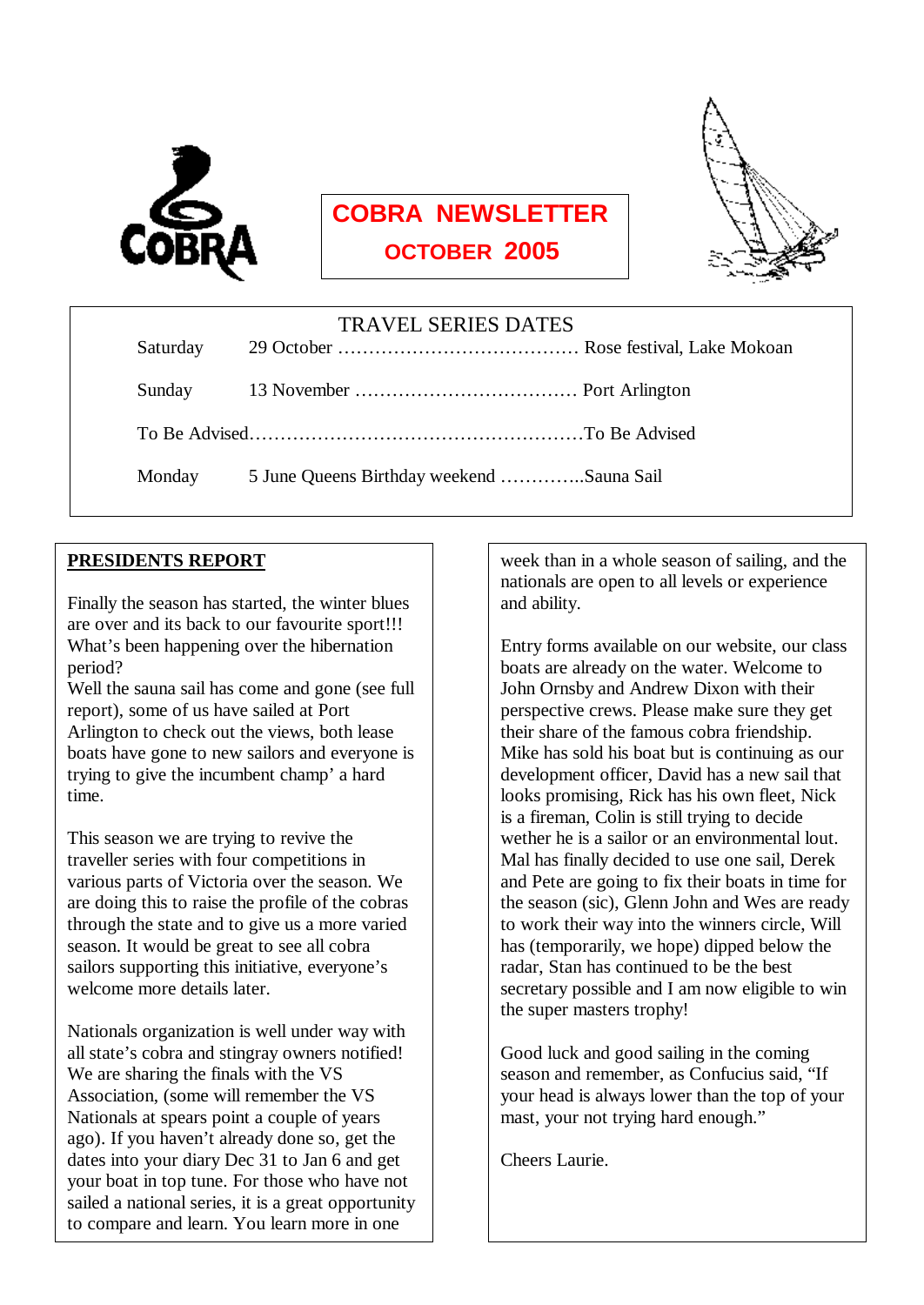First you'll need to fill in a subscription form if you haven't already done one. You can do this by clicking on this link to VCCA web page, <http://www.cobracat.com>.

Also look at Marine Safety Vic,<http://www.marinesafety.vic.gov.au> with regard to the new rules about small craft that Stan has Emailed to us.

Tune in to the yachting Victoria radio station SEN 1116 at 1116 on the AM dial at 755 am every Saturday morning For the Notice Of Race for the Nationals click here

[http://stanblaz.customer.netspace.net.au/rose\\_festival\\_regatta\\_nor.pdf](http://stanblaz.customer.netspace.net.au/rose_festival_regatta_nor.pdf)

Now for some reports on social activities etc…

#### **SAUNA SAIL**

This time next year, if your feeling bored as winter approaches and the next sailing season seems, so far away, consider taking your boat, friends and camping gear to the Hazelwood pondage for the annual Queens birthday sauna sail.

This year, Mal, Colin and the Badrocks, (briefly) headed for the Latrobe valley to try our skills against a large facet (130 boats) in the tropical warm waters of the pondage.

Now I have to admit that camping at this time of year is not to everyone's liking, but the LBYC organisers provide a huge camping area next to the lake with provisions for campfires (BYO wood) and excellent warm food from their canteen.

As for the racing, we show them how good cobras are with placings in every race. Laurie won division two overall with consistent results throughout the series. Colin came in close behind with Mal uncharacteristically further back. (He had to operate without a crew, as did we all, and I am avoiding drawing any conclusions from this fact.) David was struck down by the dreaded lurgy and could only cope with one day of the competition before heading back to town.

What did we get from all of this?

A good fun weekend built around our favourite sport

More sailing

Exposure for the cobra class…it was great to see the level of interest the cobras generated,

especially when we placed ahead of a vast group of different cats. A chance to meet and socialise (especially Colin) with other yachties, to swap ideas and check out new go fast gear. A new set of mugs/glasses A discovery…the commodore of Latrobe valley yacht club sails a cobra!! So if you can spare the time away from your busy life next Q.B weekend, come to Hazelwood, learn how to race in a fleet of 130 boats when you literally can't see any of them, show the world how good cobras are and generally have a great time (provided it doesn't rain). In Dipper's words, "Be there"!



#### **COBRA SOCIAL LIFE**

The Cobra presentation day this year was held at Julie and Mal' Winders place. A big thank you to both of you for allowing us to have the presentation lunch at your home. A very special thanks to Julie for putting together a wonderful lunch for us all. The presentation itself went off without a hitch. Congratulations and well done to all of our season's winners. Following the Presentation lunch we all head off to Keysbourgh mini golf centre where we all had a bit of fun trying to be like professional golfers! (NOT). Good to see the competitive nature of the Cobras' hasn't slipped yet. I do believe that some of us who shall not be named (Kim and oh yeah Colin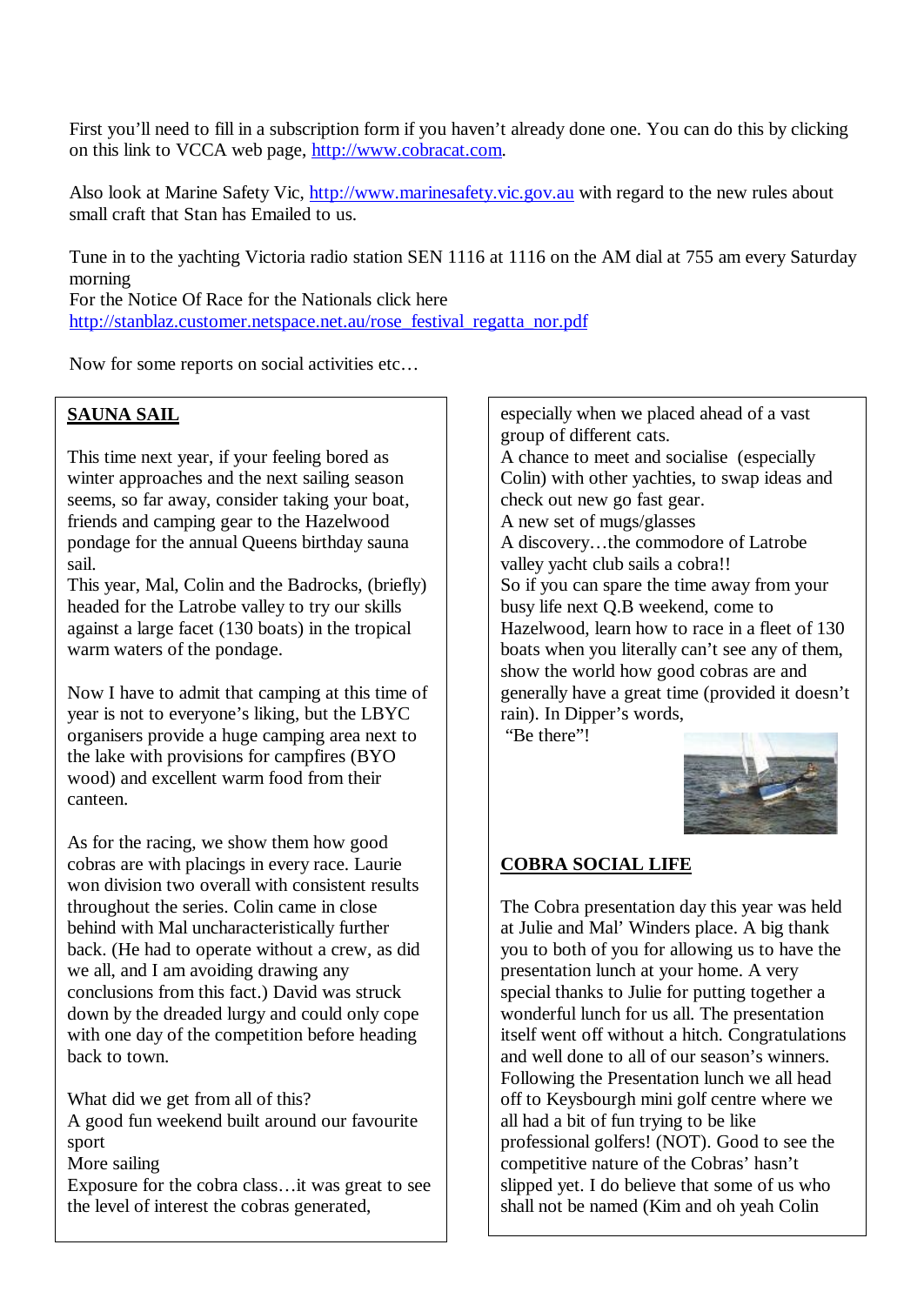and a few others) were up to the usual tricks of fudging the figures somewhat. Nothing ever changes! All the kids had a ball, Cobras' had a ball and that is all that matters. A really fun day!



On August the  $7<sup>th</sup>$  Colin Orchard ran a wonderfully interesting and very entertaining car rally. The weather was pretty ordinary but Colin managed to make up for this with ample poetic license scaring the BEEP out of small children on a trek through the Aussie bush. Thank you to Colin for a fun afternoon and for all the hard work and organization that goes with running such a successful rally. Due to inclement weather we all returned to the Thornhills place for a BBQ in more comfortable surroundings and continued on there for the afternoon. Thank you to Derek and Gaye for the use of their home at such short notice it was most appreciated. For those who

 $\overline{a}$ 

did not venture out for the rally you missed a seriously fun entertaining afternoon. Dave and Lisa Badrock and family ended up coming first by about .5 of a point. Very close indeed. Well done and congratulations to us. Hip ray, hip ray, hip ray.(He He!)

Unfortunately the planned winery tour in early September did not take place due to waning interest and spiraling costs. Sorry to all those who were looking forward to this but we will try again next season hopefully with more success.

Instead of the tour a number of Cobra sailors went to Jimmys' Singapore Café in Warrandyte for a pre season get together. The food selection was some Thai with a bit of Western thrown in, very affordable and very nice indeed. A lovely quiet social night was had by all with a lot of talk and banter about the new season looming. Anyway enough from me see you all down at Parkdale Yacht Club for 2005/2006 season. Be there or be square. Catch Ya

Lisa Badrock

| <b>COBRA SKIPPER PROFILE</b>      | <b>Colin ORCHARD</b>                               |
|-----------------------------------|----------------------------------------------------|
| <b>OCCUPATION:</b>                | Scenery builder 25 years                           |
| TRAVEL:                           | <b>England Tassie</b>                              |
| <b>INTEREST AND ACTIVITIES:</b>   | Sailing 4 wheel driving Dressing up                |
| <b>FAVORITE MOVIE:</b>            | Secret cabinet of doctor Caligary                  |
| 1 <sup>st</sup> PART OF NEWSPAPER | Don't have time. Might Look at the                 |
| <b>YOU READ:</b>                  | local front page on<br>the way to the recycle Bin. |
| <b>SUPER POWER OF CHOICE:</b>     | Able to babble endlessly                           |
| <b>BEST ADVICE EVER GIVEN:</b>    | Don't buy a boat from Mal                          |
| <b>COLIN ORCHARD:</b>             | Arguably the clubs most eligible bachelor          |
|                                   |                                                    |